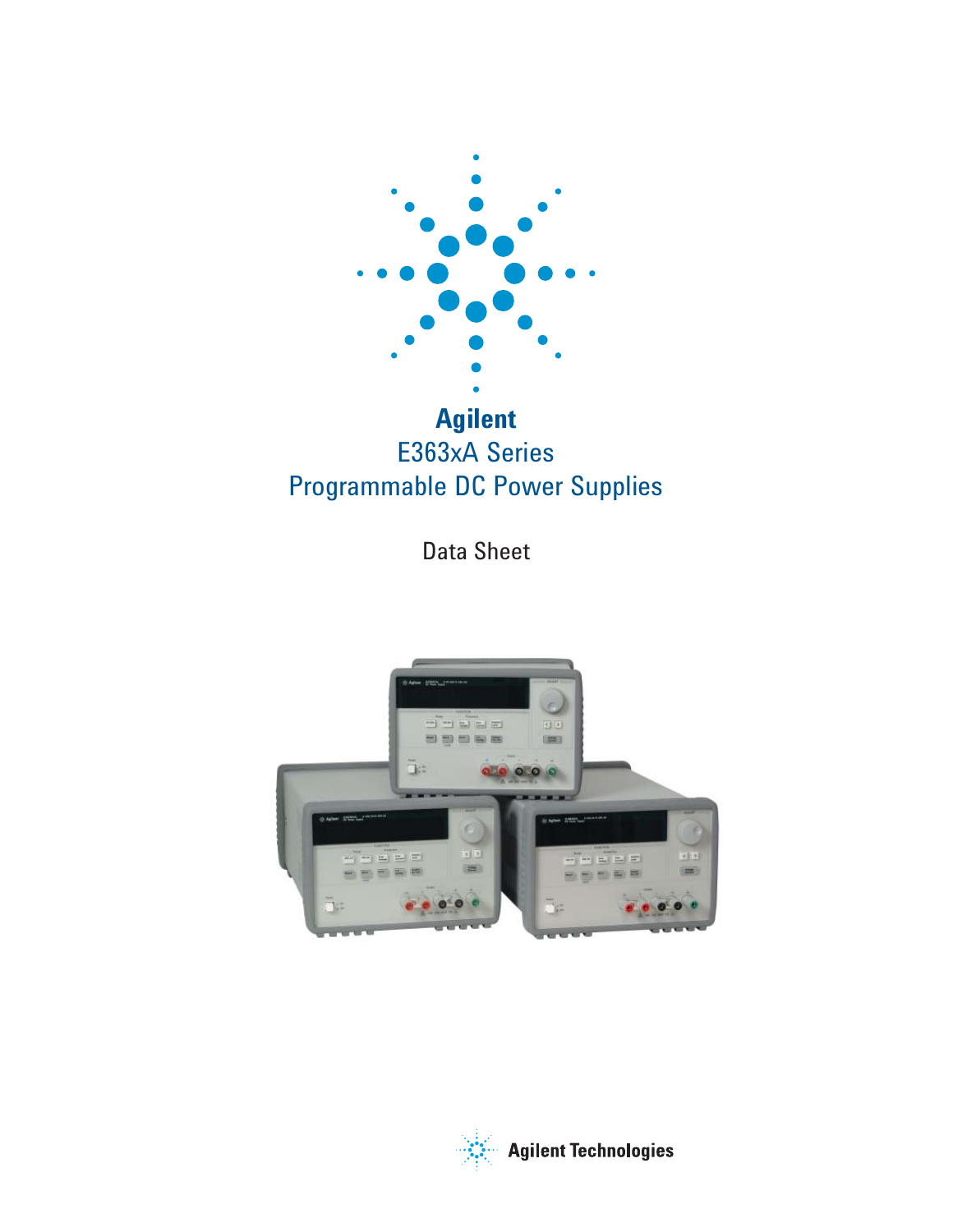## **Reliable Power, Repeatable Results**

- **Single and triple output** •
- **80 W to 200 W output power** •
- **Dual range output (except E3631A)** •
- **Low noise and excellent regulation** •
- **Remote sensing (except E3631A)** •
- **Front and rear output terminals (E3633A/34A only)** •
- **GPIB and RS-232 standard** •
- **Save and recall functions** •
- **Overvoltage protection, Overcurrent protection (except E3631A)** •

## **Clean and stable power with programmability at an affordable price**

### **Affordable programmable power supplies to meet your needs**

The E363xA Series of programmable DC power supplies gives you the performance of the system power supplies at a decent price. All models provide clean power, excellent regulation and a fast transient response with built-in GPIB and RS-232 interfaces. The E363xA Series is designed to meet the requirements of the most demanding applications in R&D design verifications, production testing, and QA verifications with traditional quality and reliability which you can count on.



### **Excellent performance you can trust**

With the 0.01% load and line regulation, the E363xA Series can maintain a steady output when power line and load changes occur. The power supplies specify both normal mode voltage/current noise and common mode current noise. The low normal mode noise specification assures clean power for precision circuitry applications, and the low common mode current provides isolation from power line current injection.

### **Remote Interface**

If you have an IEEE-488 card or RS-232 in a PC, these power supplies will work for you. Every model comes equipped with both GPIB and RS-232 as standard. All programming is done in easy-to-use SCPI (Standard Commands for Programmable Instruments). The user's guide describes the process for the first-time programmers.

### **Front Panel Operation**

A knob and self-guiding keypads allow you to set the output at your desired resolution quickly and easily. You can store and recall for up to three complete setups using the internal non-volatile memory. The

output on/off button sets the output to zero.

### **E3631A triple-output power supply**

This famous 80-watt triple output supply offers three independent outputs: 0 to 6 V/5A, 0 to +25V/1A and 0 to –25V/1A. The 6 V output is electrically isolated from the ±25 V supply to minimize any interference between circuits under test. The ±25 V outputs can be set to track each other.

### **E3632A/33A/34A singleoutput dual range power supplies**

These single output power supplies give you the flexibility to select from a dual output range. The output load is protected against overvoltage and overcurrent, which are easily monitored and adjusted from the front panel and remote interface. Remote sensing is available to eliminate the errors caused by voltage drops on the load leads. The E3633A/34A offer front and rear output terminals for easy wiring.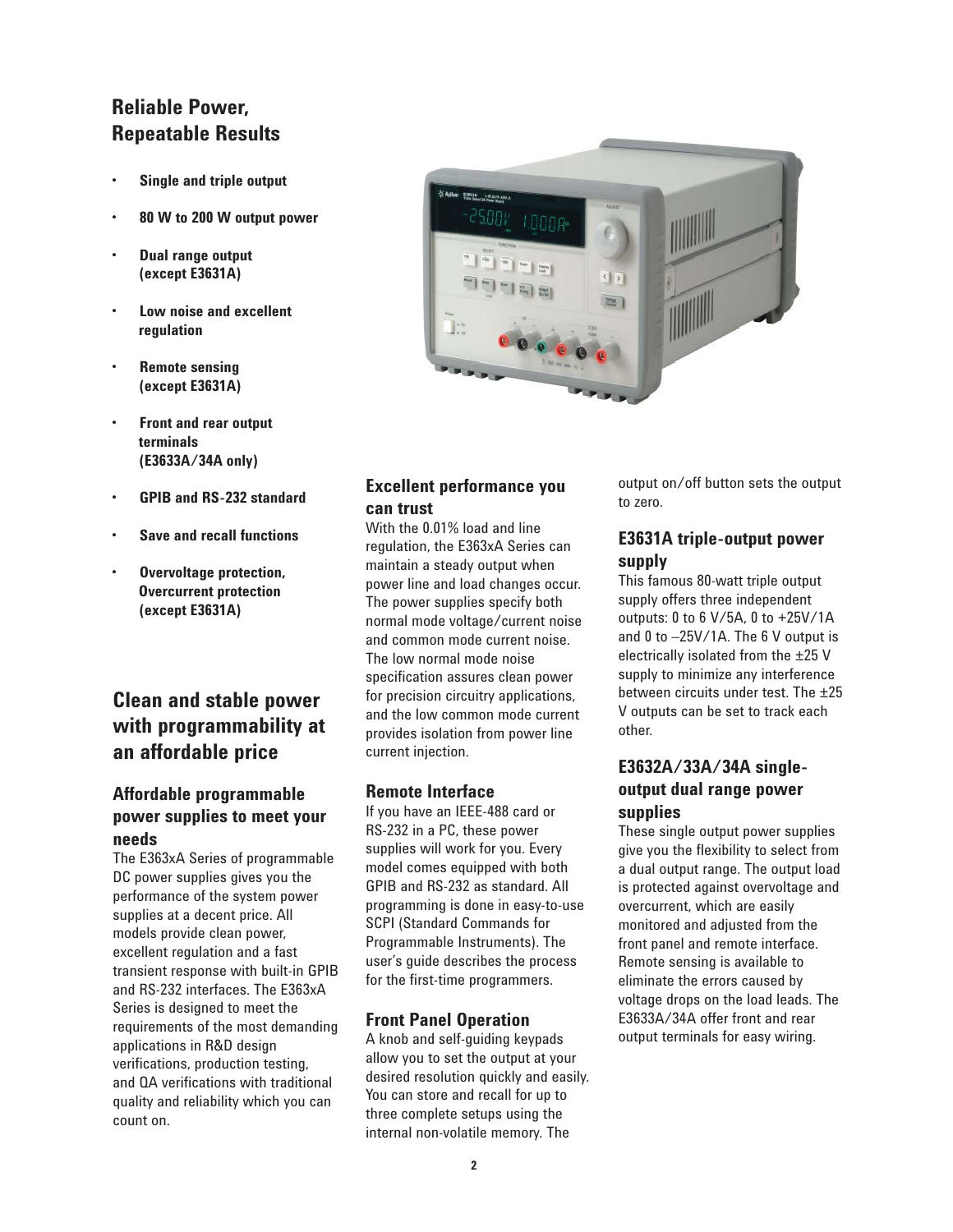# E3631A/32A/33A/34A Programmable DC Power Supply Specifications

| <b>Model Number</b>                                                                              | E3631A                                                                                                                                    |                               |                               |                                                                 |                                                                    |                                  |  |  |  |  |
|--------------------------------------------------------------------------------------------------|-------------------------------------------------------------------------------------------------------------------------------------------|-------------------------------|-------------------------------|-----------------------------------------------------------------|--------------------------------------------------------------------|----------------------------------|--|--|--|--|
|                                                                                                  | 1                                                                                                                                         | $\overline{2}$                | $\overline{\mathbf{3}}$       | E3632A                                                          | E3633A                                                             | E3634A                           |  |  |  |  |
| <b>DC Output</b><br>Rating (0 °C to 40 °C)                                                       | $0$ to +6 V,<br>$0$ to $5$ A                                                                                                              | $0$ to +25 V,<br>$0$ to $1$ A | 0 to $-25$ V,<br>$0$ to $1$ A | 0 to 15 V/7A or<br>0 to 30 V/4 A                                | 0 to 8 V/20A or<br>0 to 20 V/10 A                                  | 0 to 25 V/7 A or<br>0 to 50 V/4A |  |  |  |  |
| <b>Load Regulation</b><br>$\pm$ (% of output + offset)                                           | $< 0.01\% + 2$ mV<br>$< 0.01\% + 250 \mu A$                                                                                               |                               |                               |                                                                 |                                                                    |                                  |  |  |  |  |
| <b>Line Regulation</b><br>$\pm$ (% of output + offset)                                           | $< 0.01\% + 2$ mV<br>$< 0.01\% + 250 \mu A$                                                                                               |                               |                               |                                                                 |                                                                    |                                  |  |  |  |  |
| Ripple and Noise (20 Hz to 20 MHz)                                                               |                                                                                                                                           |                               |                               |                                                                 |                                                                    |                                  |  |  |  |  |
| Normal Mode Voltage                                                                              |                                                                                                                                           |                               | $<$ 350 $\mu$ Vrms/2 mVpp     |                                                                 | $<$ 350 $\mu$ Vrms/3<br>mVpp                                       | $< 500 \mu V$ rms/ 3 mVpp        |  |  |  |  |
| <b>Normal Mode Current</b>                                                                       | $< 2$ mArms                                                                                                                               | $< 500 \mu A$ rms             |                               |                                                                 | $< 2$ mArms                                                        |                                  |  |  |  |  |
| <b>Common Mode Current</b>                                                                       |                                                                                                                                           |                               |                               | $< 1.5 \mu A$ rms                                               |                                                                    |                                  |  |  |  |  |
| Accuracy <sup>1</sup> 12 Months (25 °C + 5 °C), $\pm$ (% output + offset)                        |                                                                                                                                           |                               |                               |                                                                 |                                                                    |                                  |  |  |  |  |
| Programming                                                                                      |                                                                                                                                           |                               |                               |                                                                 |                                                                    |                                  |  |  |  |  |
| Voltage                                                                                          | $0.1\% + 5$ mV                                                                                                                            |                               | $0.05% + 20$ mV               | $0.05\% + 10$ mV                                                |                                                                    |                                  |  |  |  |  |
| Current                                                                                          | $0.2% + 10$ mA                                                                                                                            | $0.15% + 4 mA$                |                               | $0.2% + 10$ mA                                                  |                                                                    |                                  |  |  |  |  |
| Readback                                                                                         |                                                                                                                                           |                               |                               |                                                                 |                                                                    |                                  |  |  |  |  |
| Voltage                                                                                          | $0.1\% + 5$ mV                                                                                                                            | $0.05\% + 10$ mV              |                               | $0.05% + 5$ mV                                                  |                                                                    |                                  |  |  |  |  |
| Current                                                                                          | $0.2% + 10$ mA                                                                                                                            | $0.15% + 4 mA$                |                               | $0.15% + 5mA$                                                   |                                                                    |                                  |  |  |  |  |
| <b>Resolution</b>                                                                                |                                                                                                                                           |                               |                               |                                                                 |                                                                    |                                  |  |  |  |  |
| Program                                                                                          | $0.5$ mV/0.5 mA                                                                                                                           |                               | $1.5$ mV/0.1 mA               | $1 \text{ mV} / 0.5 \text{ mA}$                                 | $1 \text{ mV}/1 \text{ mA}$                                        | $3 \text{ mV} / 0.5 \text{ mA}$  |  |  |  |  |
| Readback                                                                                         | $0.5$ mV/0.5 mA                                                                                                                           | $1.5$ mV/0.1 mA               |                               | $0.5$ mV/0.1 mA                                                 | $0.5$ mV/1 mA                                                      | $1.5$ mV/0.5 mA                  |  |  |  |  |
| Meter                                                                                            | $1 \text{ mV}/1 \text{ mA}$                                                                                                               | 10 mV/1 mA                    |                               | $1$ mV/1 mA                                                     | $1 \text{ mV}/1 \text{ mA}$ (< 10A), 10 mA ( $\geq 10 \text{ A}$ ) |                                  |  |  |  |  |
| <b>Transient Response</b>                                                                        | Less than 50 usec for output to recover to within 15 mV following a change in output current from full load to half load<br>or vice versa |                               |                               |                                                                 |                                                                    |                                  |  |  |  |  |
| <b>Command Processing</b><br>Time <sup>2</sup>                                                   | $< 50$ msec                                                                                                                               |                               |                               | $< 100$ msec                                                    |                                                                    |                                  |  |  |  |  |
| OVP/OCP                                                                                          |                                                                                                                                           |                               |                               |                                                                 |                                                                    |                                  |  |  |  |  |
| Accuracy<br>$\pm$ (% output + offset)                                                            | N/A                                                                                                                                       |                               |                               | $0.5\% + 0.5$ V/0.5% + 0.5 A                                    |                                                                    |                                  |  |  |  |  |
| <b>Activation Time</b>                                                                           | N/A                                                                                                                                       |                               |                               | 1.5 msec, OVP $\geq$ 3 V/< 10 msec, OVP < 3 V and OCP < 10 msec |                                                                    |                                  |  |  |  |  |
| <b>Temperature Coefficient per <math>{}^{\circ}</math>C</b> (% output + offset)                  |                                                                                                                                           |                               |                               |                                                                 |                                                                    |                                  |  |  |  |  |
| Voltage                                                                                          | $0.01\% + 2$ mV                                                                                                                           |                               |                               | $0.01\% + 3$ mV                                                 |                                                                    |                                  |  |  |  |  |
| Current                                                                                          | $0.02% + 3 mA$                                                                                                                            |                               | $0.02\% + 0.5$ mA             | $0.02% + 3 mA$                                                  |                                                                    |                                  |  |  |  |  |
| <b>Stability, constant load &amp; temperature <math>\pm</math> (% of output + offset), 8 hrs</b> |                                                                                                                                           |                               |                               |                                                                 |                                                                    |                                  |  |  |  |  |
| Voltage                                                                                          | $0.03% + 1$ mV                                                                                                                            | $0.02% + 2$ mV                |                               | $0.02% + 1$ mV                                                  |                                                                    |                                  |  |  |  |  |
| Current                                                                                          | $0.1% + 3 mA$                                                                                                                             |                               | $0.05% + 1 mA$                |                                                                 | $0.1\% + 1$ mA                                                     |                                  |  |  |  |  |
| Remote Sense (max.<br>N/A<br>voltage in each load lead)                                          |                                                                                                                                           |                               | 1 V                           | 0.7V                                                            |                                                                    |                                  |  |  |  |  |
| Voltage Programming Speed, to within 1% of total excursion                                       |                                                                                                                                           |                               |                               |                                                                 |                                                                    |                                  |  |  |  |  |
| Up<br><b>Full Load</b>                                                                           | 11 msec                                                                                                                                   |                               | 50 msec                       | 50 msec                                                         | 95 msec                                                            | 80 msec                          |  |  |  |  |
| No Load                                                                                          | 10 msec                                                                                                                                   |                               | 20 msec                       | 20 msec                                                         | 45 msec                                                            | 100 msec                         |  |  |  |  |
| <b>Full Load</b><br>Down                                                                         | 13 msec                                                                                                                                   |                               | 45 msec                       | 45 msec                                                         | 30 msec                                                            | 30 msec                          |  |  |  |  |
| No Load                                                                                          | 200 msec                                                                                                                                  |                               | 400 msec                      | 400 msec                                                        | 450 msec                                                           | 450 msec                         |  |  |  |  |

<sup>1</sup> Accuracy specifications are valid after a 1-hour warm-up and calibration at 25 °C.

2 Maximum time for output to change after receipt of commands.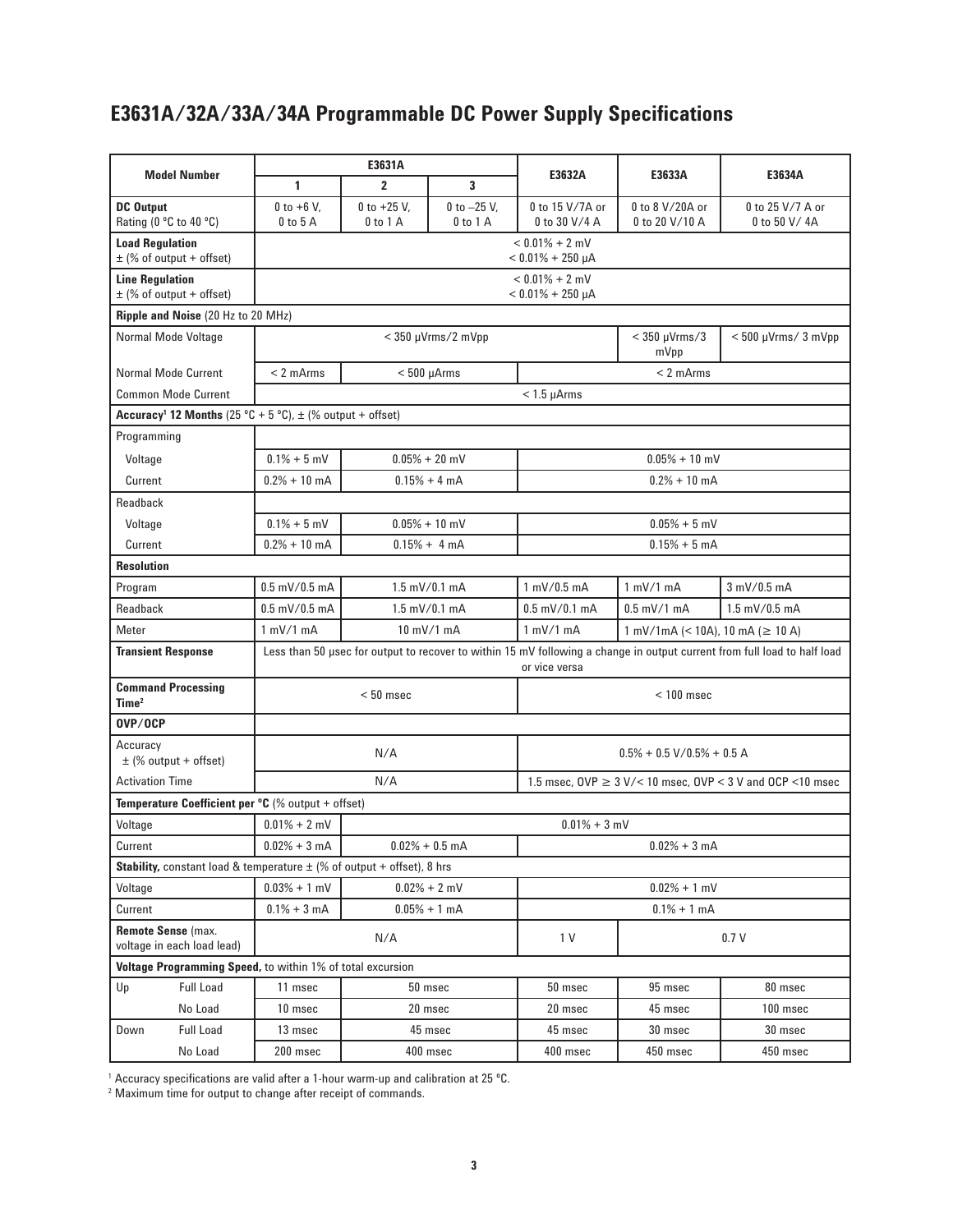| <b>Model Number</b>                               |                                                              | E3631A                                                                                                                                                             |  | E3632A                                               | E3633A | E3634A |  |  |  |  |
|---------------------------------------------------|--------------------------------------------------------------|--------------------------------------------------------------------------------------------------------------------------------------------------------------------|--|------------------------------------------------------|--------|--------|--|--|--|--|
|                                                   |                                                              |                                                                                                                                                                    |  |                                                      |        |        |  |  |  |  |
| <b>AC Input</b> $(47 \text{ Hz} - 63 \text{ Hz})$ | 100 Vac ±10% (Opt 0E9)/115 Vac ±10% (Std)/230 Vac ±10% (0E3) |                                                                                                                                                                    |  |                                                      |        |        |  |  |  |  |
| <b>Dimensions</b>                                 | $213 \times$ mm W $\times$ 133 mm H $\times$ 348 mm D        |                                                                                                                                                                    |  |                                                      |        |        |  |  |  |  |
|                                                   |                                                              | $(8.4 \times 5.2 \times 13.7 \text{ in})$                                                                                                                          |  |                                                      |        |        |  |  |  |  |
| Weight                                            |                                                              | 8.2 kg (18 lbs) net, 11 kg (24 lbs) shipping                                                                                                                       |  | $9.5$ kg $(21$ lbs) net, $12$ kg $(26$ lbs) shipping |        |        |  |  |  |  |
| <b>Warranty</b>                                   | vear                                                         |                                                                                                                                                                    |  |                                                      |        |        |  |  |  |  |
| <b>Product Regulation</b>                         |                                                              | Certified to CSA 22.2 No. 231 (for E3631A), No. 1010.1 (for E3632A/33A/34A);<br>conforms to IEC 1010-1; carries CE marks; complies with CISPR-11, Group 1, Class A |  |                                                      |        |        |  |  |  |  |

### **Ordering Information**

E3630 Series Power Supplies E3631A 80-Watt Triple Power Supply E3632A 120-Watt Single Power Supply E3633A/34A 200-Watt Single Power Supply

### **Power Options**

Opt. 0E3 230 Vac ± 10% Opt. 0EM 115 Vac ± 10% Opt. 0E9 100 Vac ± 10%

### **Other Options**

Opt. 0L2 Extra manual sets Opt. 1CM Rackmount kit\* Opt. UK6 Commercial calibration with test result data E3600A-100 Test lead kit

### **Rackmount Kits\***

Agilent E3631A/32A/33A/34A To rackmount two instruments side-by-side Lock-link Kit (P/N 5061-9694) Flange Kit (P/N 5063-9214) To rackmount one or two instruments in a sliding support shelf Support Shelf (P/N 5063-9256) Slide Kit (P/N 1494-0015) required for support shelf

\* Rackmounting with 1CM or lock-link/ flange kit requires Agilent or customer support rails Agilent Support Rails-E3663AC